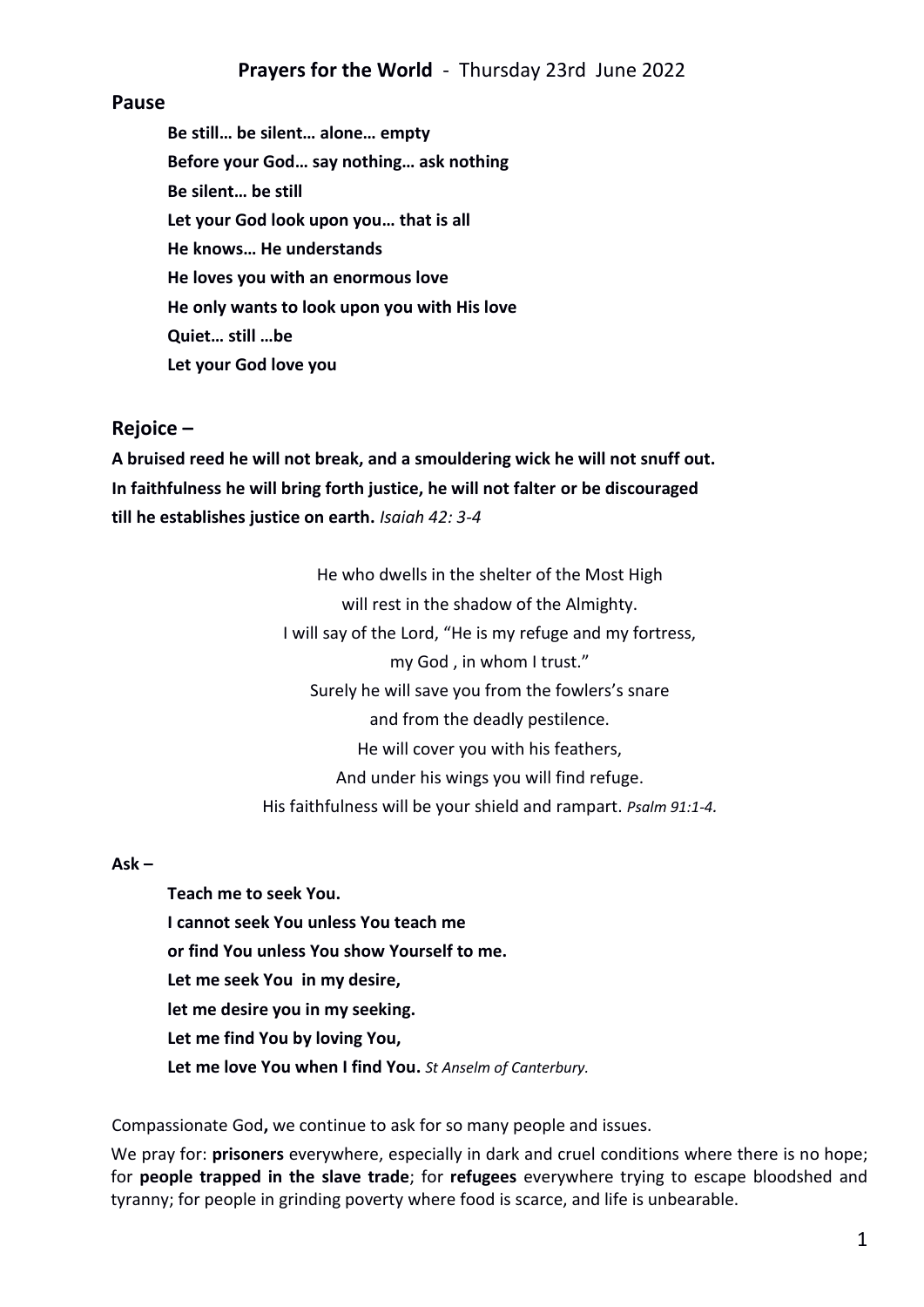## *Open prayer*

**We pray for world peace:** for the leaders of the world to prevent a world conflagration through diplomacy, balanced and just foreign policy, and wise negotiation. In particular, we pray for the staying of the hand of despotic leaders who aggressively seek to expand their dominance in the world by invasion, by strategic manoevring, and the threat of nuclear armaments.

## **We pray for Ukraine**

Lord, as millions flee the country for safety, we pray especially for nearly 2 million Ukrainians, including 307,000 children who have been deported to Russia since the start of the war. May there be more personnel able to track their whereabouts. We ask for the safety of vulnerable women and children, for people left behind, the family members who have stayed to support relatives in the war effort, the elderly too frail to move.

We pray for soldiers caught up in intense fighting in the east, whose lives are being lost at the rate of 200 a day, for the wounded and for those taken captive by Russia. May they be treated fairly according to the rules of war.

We pray for the leaders who must make terrible decisions daily with the resultant loss of lives.

Lord, guide the other nations of the world as they negotiate ways to support Ukraine without causing a worsening situation.

**God shall judge between the nations, and shall decide for many peoples; and they shall beat their swords into ploughshares, and spears into pruning hooks; nation shall not lift up sword against nation; neither shall they learn war anymore.** (Isaiah 2:4)

We remember **Lebanon,** the **Philippines, Sri Lanka,** and **Yemen**. And we pray also for **Myanmar** in its ongoing struggle to overthrow the army and ask for surrounding countries to pressure for change. In all these countries may justice and a greater respect for life be enabled by responsible government.

**But God will never forget the needy; the hope of the afflicted will never perish.** Psalm 9:18

#### Open prayer

Lord, as the world faces disastrous **food shortages** and the starvation of 47 million people in countries depending on grain from Ukraine and Russia, we pray urgently for the blockades to be lifted, and the weaponization of food to cease. We pray for the needy everywhere who face rising food prices and shortages caused by war and natural disasters, in particular for countries of the Horn of Africa suffering from four years of drought. We pray that countries that pledged aid will fulfill their obligation before disastrous hunger claims millions of lives.

**'Not by might nor by power, but by my Spirit' says the Lord Almighty,** *Zech 4: 6.*

#### *Open prayer*